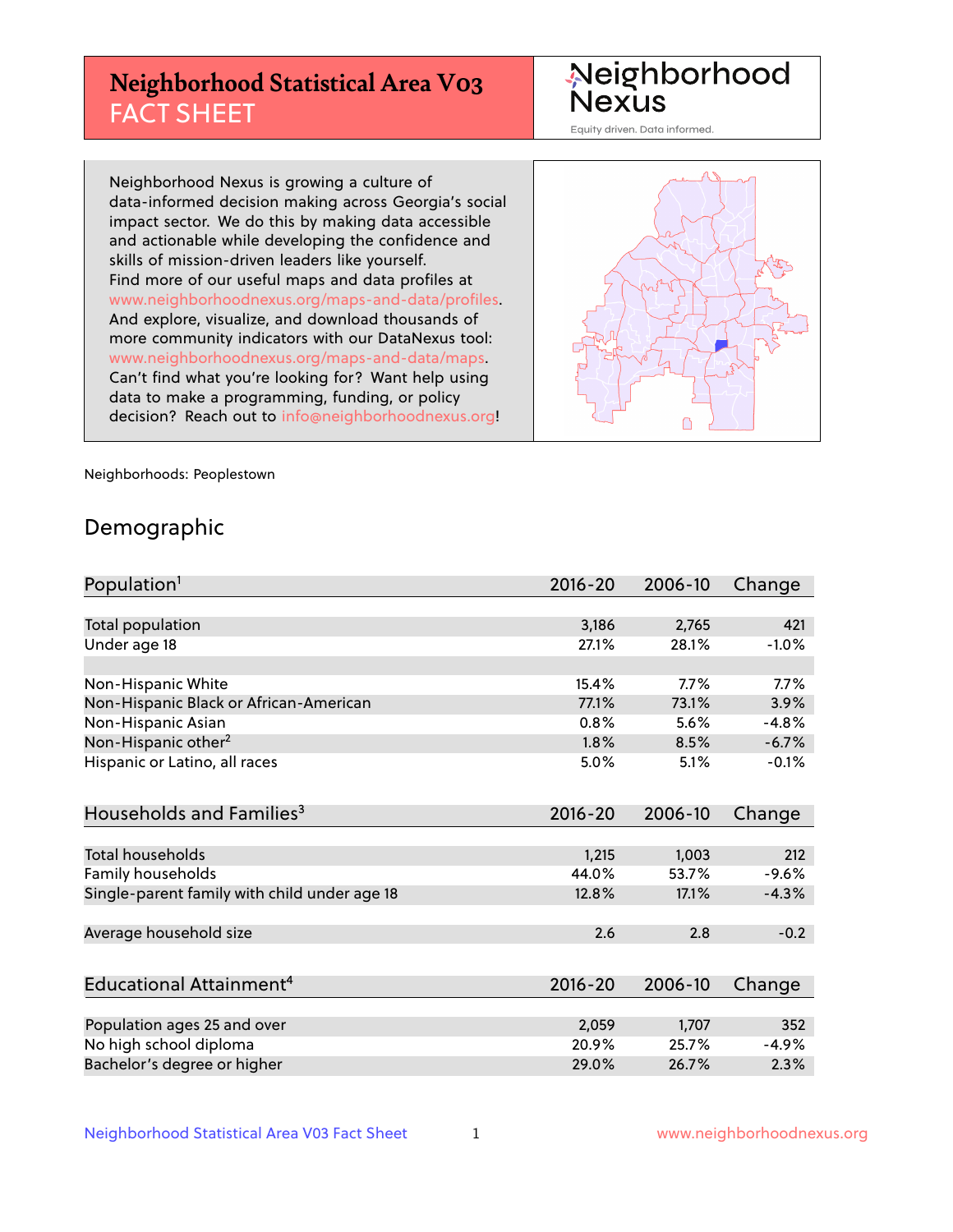# Change Measures, continued...

| Employment <sup>5</sup>                                 | $2016 - 20$ | 2006-10  | Change   |
|---------------------------------------------------------|-------------|----------|----------|
| Total workers residing in Neighborhood Statistical Area | 1,131       | 830      | 301      |
| Workers with earnings \$1250/month or less              | 23.2%       | 35.4%    | $-12.3%$ |
| Workers with earnings \$1251/month to \$3333/month      | 35.5%       | 45.7%    | $-10.1%$ |
| Workers with earnings greater than \$3333/month         | 41.3%       | 18.9%    | 22.4%    |
|                                                         |             |          |          |
| Total jobs located in Neighborhood Statistical Area     | 850         | 779      | 71       |
| Jobs with earnings \$1250/month or less                 | 14.4%       | 19.8%    | $-5.4%$  |
| Jobs with earnings \$1251/month to \$3333/month         | 31.6%       | 51.1%    | $-19.4%$ |
| Jobs with earnings greater than \$3333/month            | 54.0%       | 29.1%    | 24.9%    |
|                                                         |             |          |          |
| Jobs/workers ratio                                      | 0.8         | 0.9      | $-0.2$   |
|                                                         |             |          |          |
| Income and Poverty <sup>6</sup>                         | $2016 - 20$ | 2006-10  | Change   |
|                                                         |             |          |          |
| Median household income                                 | \$33,356    | \$29,376 | \$3,980  |
|                                                         |             |          |          |
| Population for whom poverty status is determined        | 3,168       | 2,758    | 411      |
| Population below poverty                                | 43.8%       | 34.4%    | 9.4%     |
| Housing'                                                | $2016 - 20$ | 2006-10  | Change   |
|                                                         |             |          |          |
| Total housing units                                     | 1,438       | 1,419    | 18       |
| Occupied housing units                                  | 84.5%       | 70.7%    | 13.8%    |
| Vacant housing units                                    | 15.5%       | 29.3%    | $-13.8%$ |
|                                                         |             |          |          |
| Occupied housing units                                  | 1,215       | 1,003    | 212      |
| Owner occupied housing units                            | 27.5%       | 44.6%    | $-17.1%$ |
| Renter occupied housing units                           | 72.5%       | 55.4%    | 17.1%    |
|                                                         |             |          |          |
| Access to a Vehicle <sup>8</sup>                        | $2016 - 20$ | 2006-10  | Change   |
|                                                         |             |          |          |
| Occupied housing units                                  | 1,215       | 1,003    | 212      |
| No vehicle available                                    | 23.1%       | 31.4%    | $-8.3%$  |
|                                                         |             |          |          |
| Crime Rates, per 10,000 Population <sup>9</sup>         | 2017-21     | 2012-16  | Change   |
|                                                         |             |          |          |
| All Part I crimes                                       | 461.4       | 917.6    | $-456.3$ |
| Violent crime                                           | 113.6       | 174.1    | $-60.4$  |
| <b>Murder</b>                                           | 6.3         | 4.2      | 2.1      |
| Robbery                                                 | 23.9        | 65.4     | $-41.6$  |
| Aggravated assault                                      | 83.5        | 104.4    | $-21.0$  |
| Property crime                                          | 347.8       | 743.6    | $-395.8$ |
| <b>Burglary</b>                                         | 55.9        | 271.5    | $-215.7$ |
| Larceny                                                 | 228.5       | 339.1    | $-110.6$ |
| Vehicle theft                                           | 63.4        | 133.0    | $-69.6$  |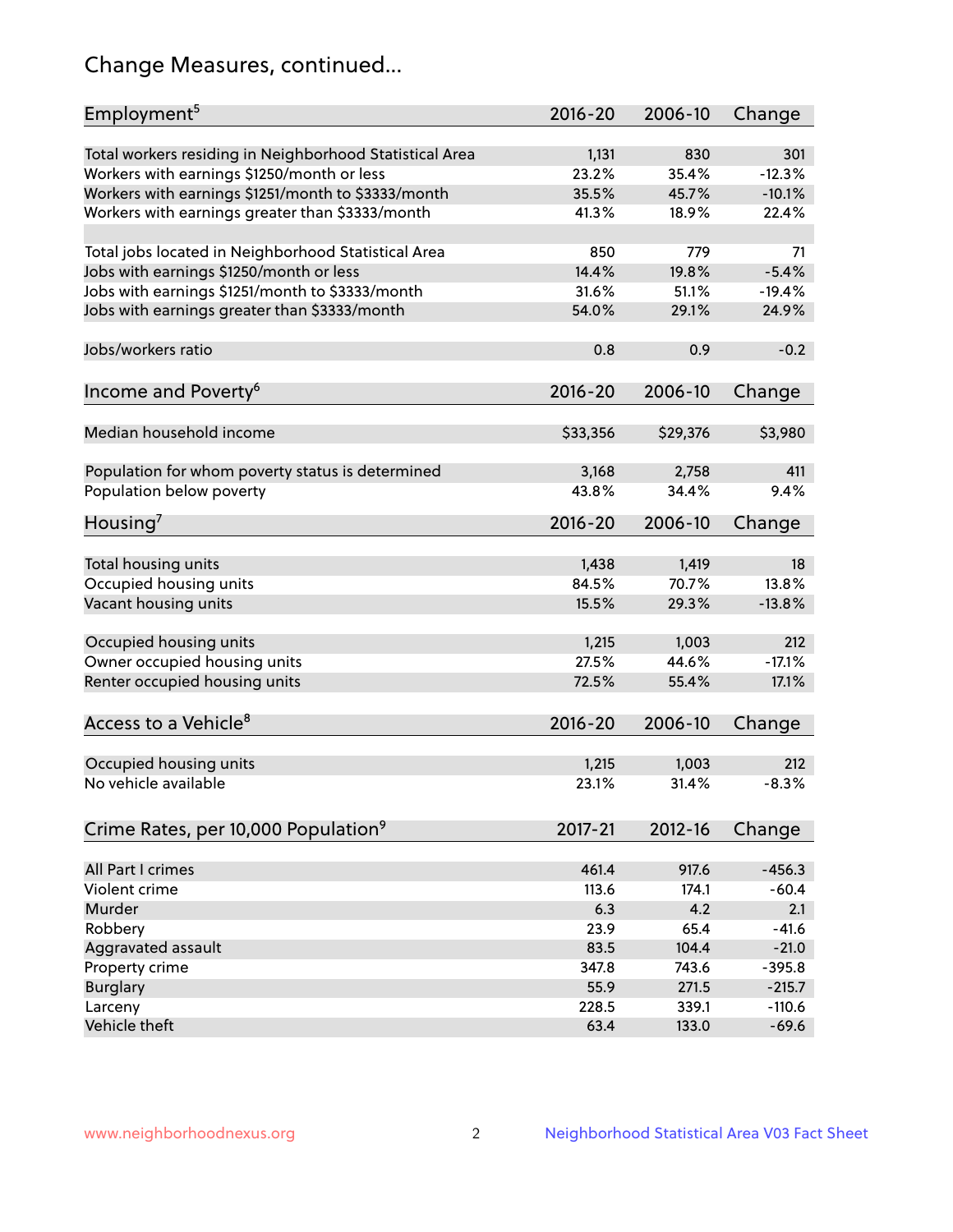# Current Data: Demographic

| Sex and Age, 2016-20 <sup>10</sup>                    | <b>Estimate</b> | Margin of Error |
|-------------------------------------------------------|-----------------|-----------------|
| Total population                                      | 3,186           | ±1,174          |
| Male                                                  | 50.3%           | $\pm$ 12.0%     |
| Female                                                | 49.7%           | $\pm$ 25.4%     |
| Under 5 years                                         | 11.4%           | $\pm$ 6.6%      |
| 5 to 9 years                                          | 5.3%            | $\pm 2.4\%$     |
| 10 to 14 years                                        | 6.2%            | $\pm$ 5.5%      |
| 15 to 19 years                                        | 7.3%            | $\pm$ 5.9%      |
| 20 to 24 years                                        | 5.2%            | ±2.8%           |
| 25 to 34 years                                        | 21.7%           | $\pm$ 8.2%      |
| 35 to 44 years                                        | 21.6%           | $\pm$ 7.2%      |
| 45 to 54 years                                        | 9.5%            | $\pm 2.1\%$     |
| 55 to 59 years                                        | 3.7%            | ±1.4%           |
| 60 to 64 years                                        | 3.9%            | $\pm 1.7\%$     |
| 65 to 74 years                                        | 2.3%            | $\pm 1.1\%$     |
| 75 to 84 years                                        | 1.6%            | $\pm$ 0.9%      |
| 85 years and over                                     | 0.3%            | $\pm$ 0.7%      |
| Median age (years)                                    | 31.7            | $\pm 1.2$       |
| Race and Ethnicity, 2016-20 <sup>11</sup>             | <b>Estimate</b> | Margin of Error |
| <b>Total population</b>                               | 3,186           | ±1,174          |
| Hispanic or Latino (of any race)                      | 5.0%            | $\pm 3.0\%$     |
| Not Hispanic or Latino                                | 95.0%           | $\pm 10.6\%$    |
| White alone                                           | 15.4%           | $\pm$ 7.6%      |
| Black or African American alone                       | 77.1%           | $\pm 23.0\%$    |
| American Indian and Alaska Native alone               | 0.1%            | $\pm$ 0.3%      |
| Asian alone                                           | 0.8%            | $\pm$ 0.7%      |
| Native Hawaiian and other Pacific Islander alone      | 0.0%            | $\pm$ 0.4%      |
| Some other race alone                                 | 0.1%            | $\pm$ 0.3%      |
| Two or more races                                     | 1.6%            | $\pm1.8\%$      |
| U.S. Citizenship Status, 2016-20 <sup>12</sup>        | <b>Estimate</b> | Margin of Error |
| Foreign-born population                               | 106             | $\pm 72$        |
| Naturalized U.S. citizen                              | 61.1%           | ±37.8%          |
| Not a U.S. citizen                                    | 38.9%           | ±32.7%          |
| Citizen, Voting Age Population, 2016-20 <sup>13</sup> | Estimate        | Margin of Error |
| Citizen, 18 and over population                       | 2,281           | $\pm$ 596       |
| Male                                                  | 52.3%           | $\pm$ 19.2%     |
| Female                                                | 47.7%           | ±16.8%          |
|                                                       |                 |                 |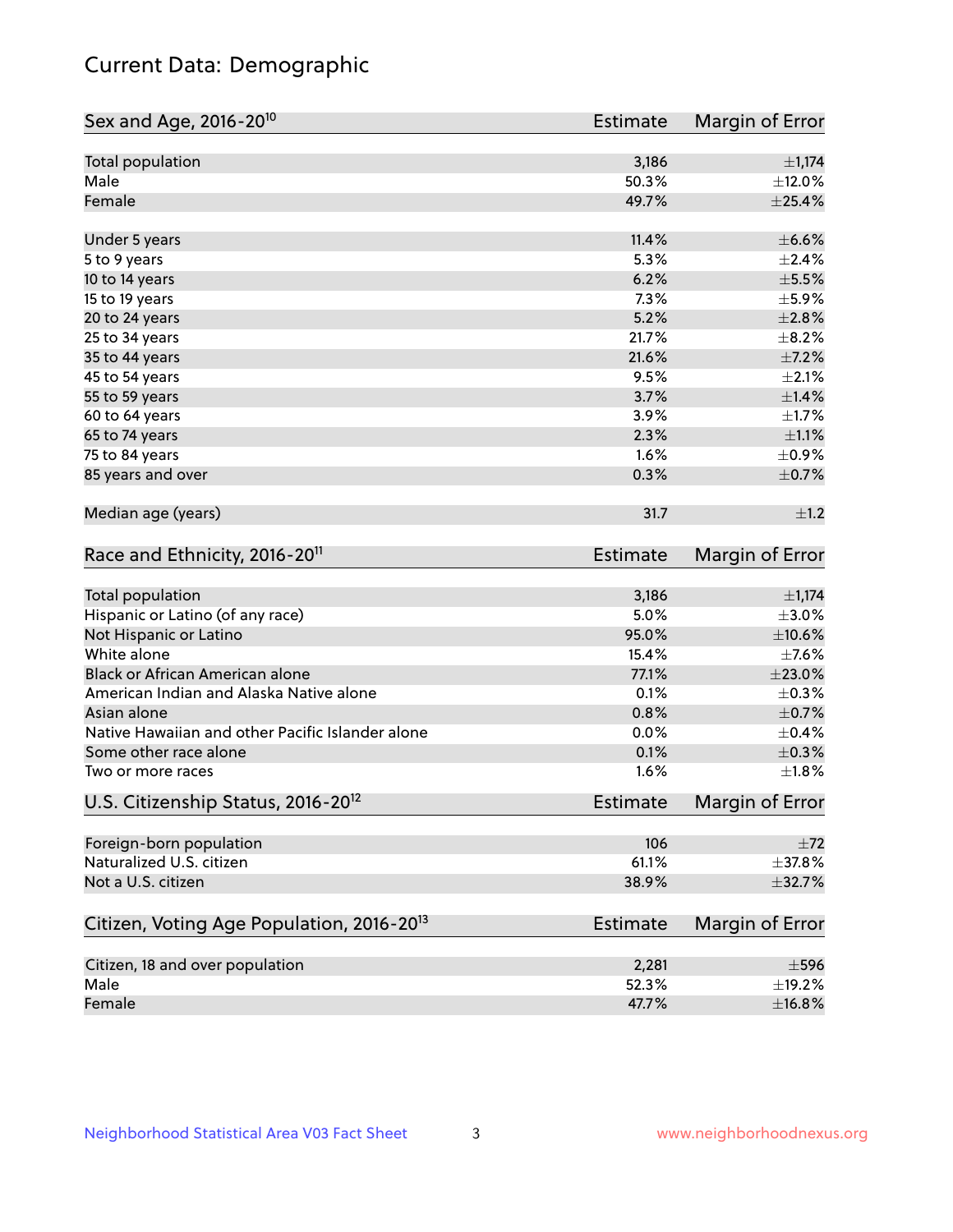# Current Data: Economic

| Income, 2016-20 <sup>14</sup>                           | Estimate | Margin of Error |
|---------------------------------------------------------|----------|-----------------|
|                                                         |          |                 |
| All households                                          | 1,215    | $\pm 400$       |
| Less than \$10,000                                      | 22.0%    | $\pm 27.5\%$    |
| \$10,000 to \$14,999                                    | 6.2%     | $\pm$ 3.7%      |
| \$15,000 to \$24,999                                    | 14.1%    | $\pm$ 6.3%      |
| \$25,000 to \$34,999                                    | 10.2%    | $\pm 4.5\%$     |
| \$35,000 to \$49,999                                    | 21.1%    | $\pm$ 15.0%     |
| \$50,000 to \$74,999                                    | 9.3%     | $\pm$ 3.8%      |
| \$75,000 to \$99,999                                    | 5.2%     | $\pm$ 3.8%      |
| \$100,000 to \$149,999                                  | 3.1%     | $\pm 2.1\%$     |
| \$150,000 to \$199,999                                  | 4.9%     | $\pm$ 3.7%      |
| \$200,000 or more                                       | 3.9%     | $\pm 3.0\%$     |
| Median household income (dollars)                       | \$33,356 | ±3,924          |
| Mean household income (dollars)                         | \$51,139 | ±21,612         |
| Households with earnings                                | 82.6%    | ±18.3%          |
| Mean earnings (dollars)                                 | \$55,938 | $±$ 27,156      |
| Households with Social Security                         | 13.7%    | $\pm$ 6.3%      |
| Mean Social Security income (dollars)                   | \$11,336 | $\pm$ 8,410     |
| Households with retirement income                       | 3.3%     | $\pm 2.7\%$     |
| Mean retirement income (dollars)                        | \$43,884 | ±43,777         |
| Households with Supplemental Security Income            | 8.9%     | $\pm$ 6.6%      |
| Mean Supplemental Security Income (dollars)             | \$9,698  | ±10,000         |
| Households with cash public assistance income           | 0.7%     | ±1.6%           |
| Mean cash public assistance income (dollars)            | \$2,772  | $\pm$ 8,974     |
| Households with Food Stamp/SNAP benefits in the past 12 | 32.5%    | ±12.9%          |
| months                                                  |          |                 |
|                                                         |          |                 |
| Family households                                       | 535      | ±225            |
| Less than \$10,000                                      | 25.3%    | ±33.7%          |
| \$10,000 to \$14,999                                    | 3.2%     | ±4.3%           |
| \$15,000 to \$24,999                                    | 12.7%    | $\pm$ 7.0%      |
| \$25,000 to \$34,999                                    | 14.4%    | ±9.8%           |
| \$35,000 to \$49,999                                    | 15.5%    | ±9.0%           |
| \$50,000 to \$74,999                                    | 10.8%    | $\pm$ 8.4%      |
| \$75,000 to \$99,999                                    | 3.0%     | $\pm$ 3.6%      |
| \$100,000 to \$149,999                                  | 1.4%     | $\pm 2.7\%$     |
| \$150,000 to \$199,999                                  | 5.5%     | $\pm$ 5.6%      |
| \$200,000 or more                                       | 8.2%     | $\pm$ 6.4%      |
| Median family income (dollars)                          | \$30,947 | $\pm$ 7,935     |
| Mean family income (dollars)                            | \$61,630 | ±36,512         |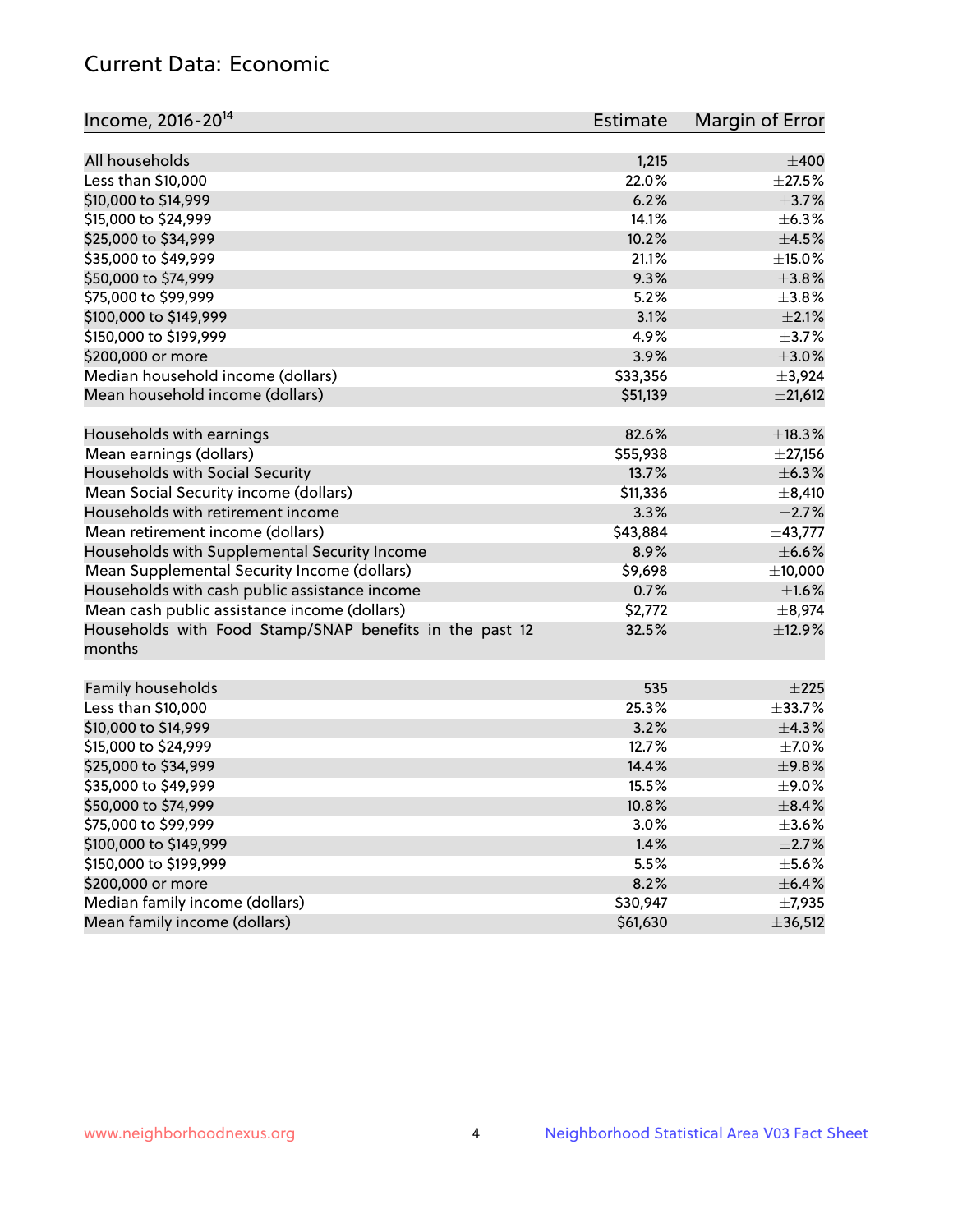# Current Data: Economic, continued...

| Income, 2016-20, continued <sup>15</sup>                                                   | <b>Estimate</b> | Margin of Error        |
|--------------------------------------------------------------------------------------------|-----------------|------------------------|
|                                                                                            |                 |                        |
| Nonfamily households                                                                       | 680             | $\pm$ 363              |
| Median nonfamily income (dollars)                                                          | \$18,375        | ±5,555                 |
| Mean nonfamily income (dollars)                                                            | \$37,179        | ±22,921                |
| Median earnings for workers (dollars)                                                      | \$26,605        | ±4,045                 |
| Median earnings for male full-time, year-round workers<br>(dollars)                        | \$34,602        | ±6,651                 |
| Median earnings for female full-time, year-round workers<br>(dollars)                      | \$33,831        | ±4,039                 |
| Per capita income (dollars)                                                                | \$21,503        | ±9,761                 |
| Families Below Poverty Level, 2016-20 <sup>16</sup>                                        | <b>Estimate</b> | <b>Margin of Error</b> |
|                                                                                            |                 |                        |
| <b>All Families</b>                                                                        | 535             | $\pm 225$              |
| Percent below poverty                                                                      | 38.5%           | ±31.9%                 |
| Families with related children under 18 years                                              | 360             | $\pm 208$              |
| Percent below poverty                                                                      | 54.4%           | ±42.9%                 |
| Families with related children under 5 years only                                          | 91              | $+69$                  |
| Percent below poverty                                                                      | 6.9%            | ±32.2%                 |
| Married couple families                                                                    | 147             | $\pm 64$               |
| Percent below poverty                                                                      | 6.9%            | $+12.8%$               |
| Married couple families with related children under 18 years                               | 66              | ±48                    |
| Percent below poverty                                                                      | 0.3%            | ±21.6%                 |
| Married couple families with related children under 5 years                                | 49              | ±45                    |
| Percent below poverty                                                                      | $0.0\%$         | ±28.5%                 |
|                                                                                            |                 |                        |
| Families with female householder, no spouse present                                        | 335             | $\pm 206$              |
| Percent below poverty                                                                      | 58.4%           | ±44.1%                 |
| Families with female householder, no spouse present with                                   | 282             | $\pm 201$              |
| related children under 18 years                                                            |                 |                        |
| Percent below poverty                                                                      | 69.4%           | ±45.9%                 |
| Families with female householder, no spouse present with<br>related children under 5 years | 39              | $\pm 48$               |
| Percent below poverty                                                                      | 16.2%           | ±53.5%                 |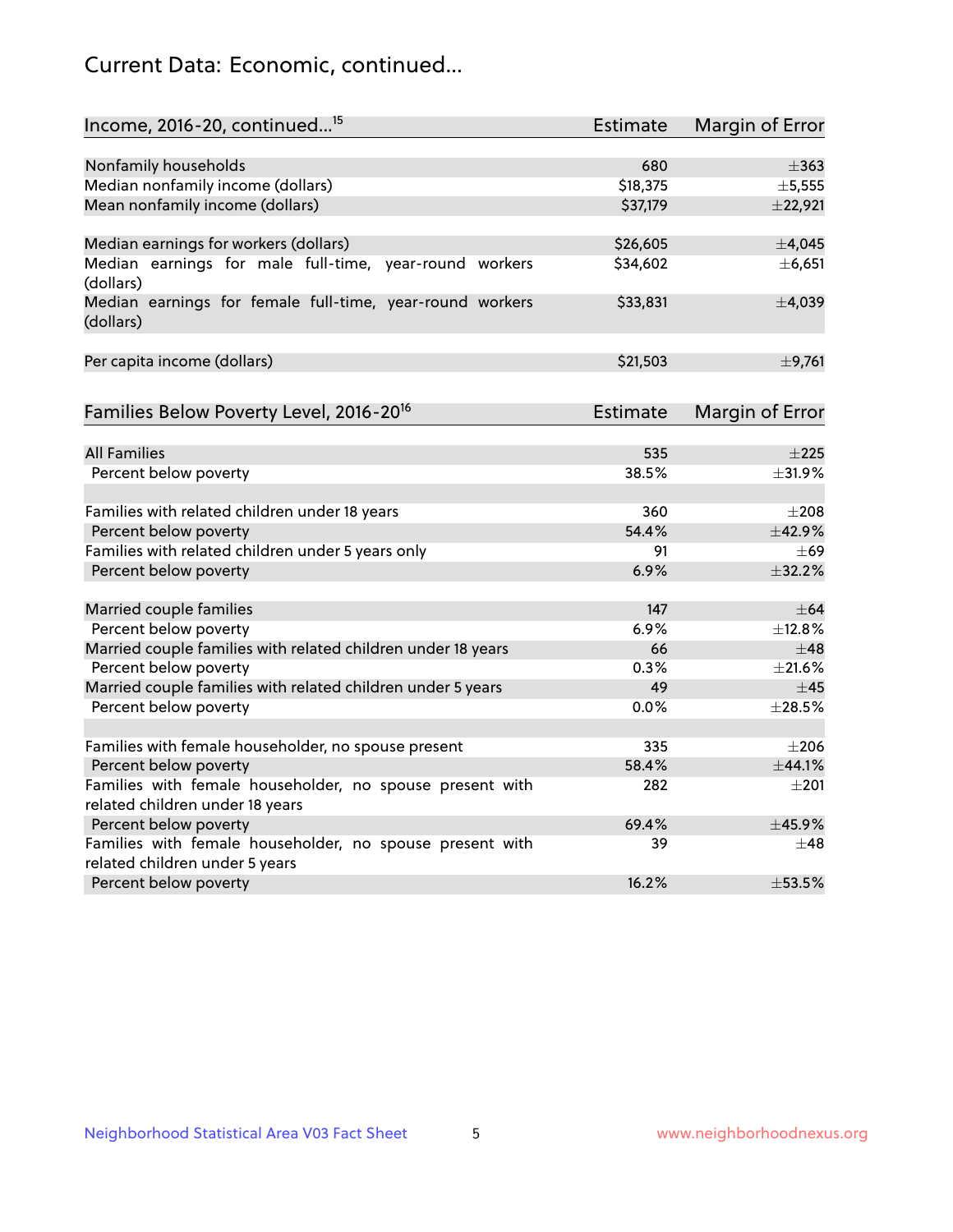# Current Data: Economic, continued...

| People Below Poverty Level, 2016-20 <sup>17</sup> | <b>Estimate</b> | Margin of Error |
|---------------------------------------------------|-----------------|-----------------|
|                                                   |                 |                 |
| Total population                                  | 3,168           | ±1,171          |
| Percent below poverty                             | 43.8%           | ±23.9%          |
| Population under 18 years                         | 853             | $\pm$ 363       |
| Percent below poverty                             | 66.3%           | $\pm$ 27.9%     |
| Population 18 years and over                      | 2,315           | $\pm$ 556       |
| Percent below poverty                             | 35.5%           | ±16.7%          |
| Population 18 to 64 years                         | 2,188           | $\pm$ 553       |
| Percent below poverty                             | 35.4%           | $\pm$ 17.6%     |
| Population 65 years and over                      | 127             | $\pm$ 58        |
| Percent below poverty                             | 38.2%           | ±24.9%          |

| Poverty by Race/Ethnicity, 2016-20 <sup>18</sup> | Estimate |             |
|--------------------------------------------------|----------|-------------|
|                                                  |          |             |
| Non-Hispanic White population                    | 484      | $\pm$ 159   |
| Percent below poverty                            | 19.3%    | $\pm$ 15.2% |
| <b>Black population</b>                          | 2,445    | $\pm$ 1,162 |
| Percent below poverty                            | 51.1%    | $\pm$ 28.4% |
| Asian population                                 | 27       | $\pm 25$    |
| Percent below poverty                            | 29.5%    | $\pm$ 51.0% |
| Hispanic or Latino population                    | 158      | ±112        |
| Percent below poverty                            | 21.3%    | $\pm$ 24.1% |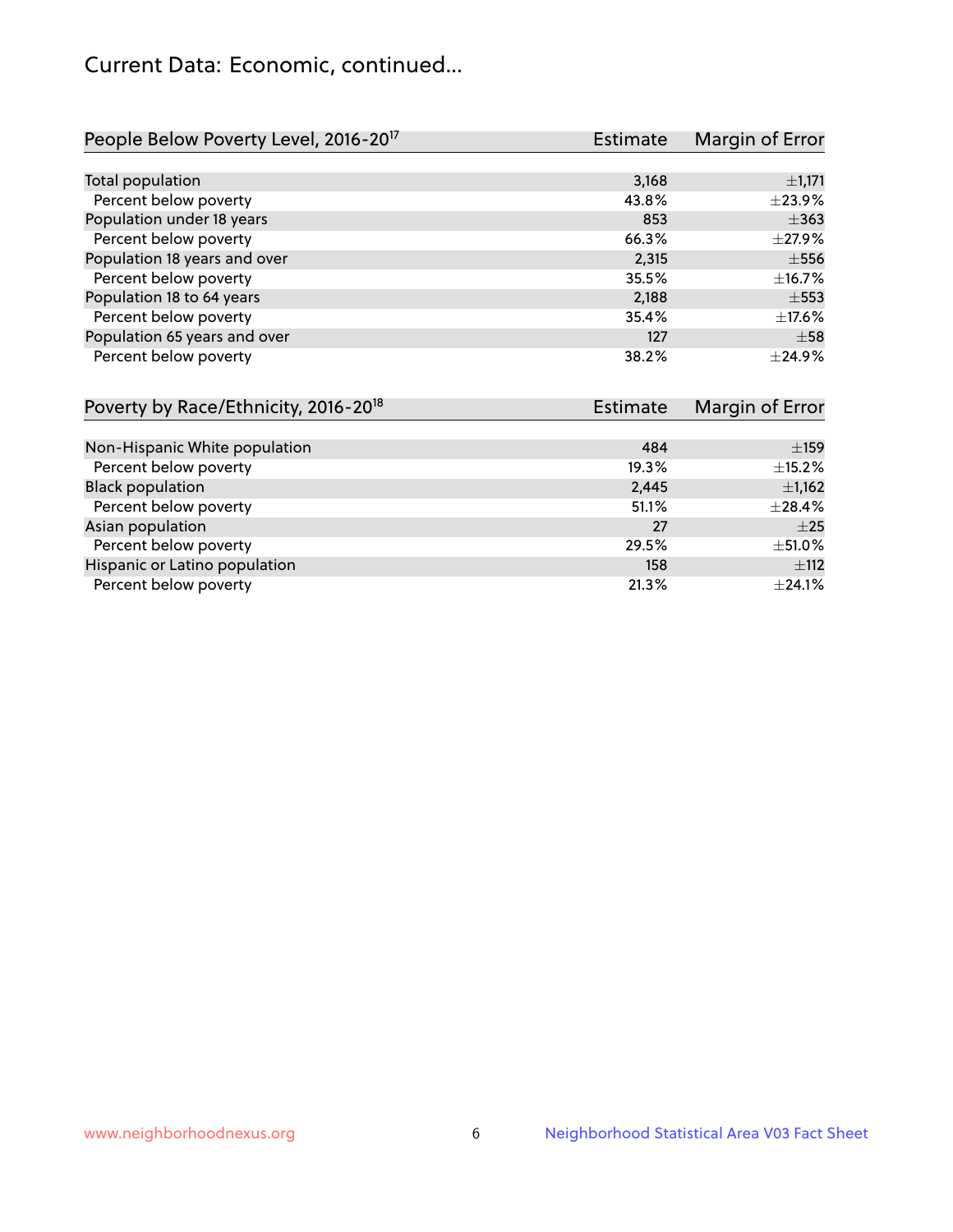# Current Data: Employment

| Employment Status, 2016-20 <sup>19</sup>                                    | <b>Estimate</b> | Margin of Error |
|-----------------------------------------------------------------------------|-----------------|-----------------|
|                                                                             |                 |                 |
| Population 16 years and over                                                | 2,363           | ±701            |
| In labor force                                                              | 71.3%           | $\pm$ 5.1%      |
| Civilian labor force                                                        | 71.3%           | $\pm$ 5.1%      |
| Employed                                                                    | 66.1%           | ±9.3%           |
| Unemployed                                                                  | 5.2%            | $\pm$ 3.3%      |
| <b>Armed Forces</b>                                                         | 0.0%            | $\pm 2.7\%$     |
| Not in labor force                                                          | 28.7%           | ±4.3%           |
| Civilian labor force                                                        | 1,684           | $\pm$ 514       |
| <b>Unemployment Rate</b>                                                    | 7.3%            | $\pm$ 4.7%      |
| Females 16 years and over                                                   | 1,127           | $\pm 260$       |
| In labor force                                                              | 71.4%           | ±16.7%          |
| Civilian labor force                                                        | 71.4%           | ±16.7%          |
| Employed                                                                    | 66.3%           | ±17.5%          |
|                                                                             |                 |                 |
| Own children of the householder under 6 years                               | 401             | $\pm 264$       |
| All parents in family in labor force                                        | 76.0%           | ±33.8%          |
| Own children of the householder 6 to 17 years                               | 435             | $\pm$ 345       |
|                                                                             | 98.1%           |                 |
| All parents in family in labor force                                        |                 | ±14.3%          |
| Industry, 2016-20 <sup>20</sup>                                             | <b>Estimate</b> | Margin of Error |
|                                                                             |                 |                 |
| Civilian employed population 16 years and over                              | 1,561           | $\pm$ 513       |
| Agriculture, forestry, fishing and hunting, and mining                      | 0.0%            | $\pm 1.3\%$     |
| Construction                                                                | 1.3%            | ±1.9%           |
| Manufacturing                                                               | 10.7%           | ±14.4%          |
| Wholesale trade                                                             | 1.0%            | $\pm 1.5\%$     |
| Retail trade                                                                | 12.2%           | $\pm$ 3.9%      |
| Transportation and warehousing, and utilities                               | 12.8%           | $\pm 20.8\%$    |
| Information                                                                 | 1.6%            | ±1.4%           |
| Finance and insurance, and real estate and rental and leasing               | 2.4%            | $\pm 2.3\%$     |
| Professional, scientific, and management, and administrative                | 9.6%            | ±3.3%           |
| and waste management services                                               |                 |                 |
| Educational services, and health care and social assistance                 | 25.4%           | $\pm$ 12.0%     |
| Arts, entertainment, and recreation, and accommodation and<br>food services | 13.7%           | $\pm$ 5.0%      |
|                                                                             | 4.7%            | $\pm$ 3.2%      |
| Other services, except public administration<br>Public administration       | 4.6%            | $\pm 2.9\%$     |
|                                                                             |                 |                 |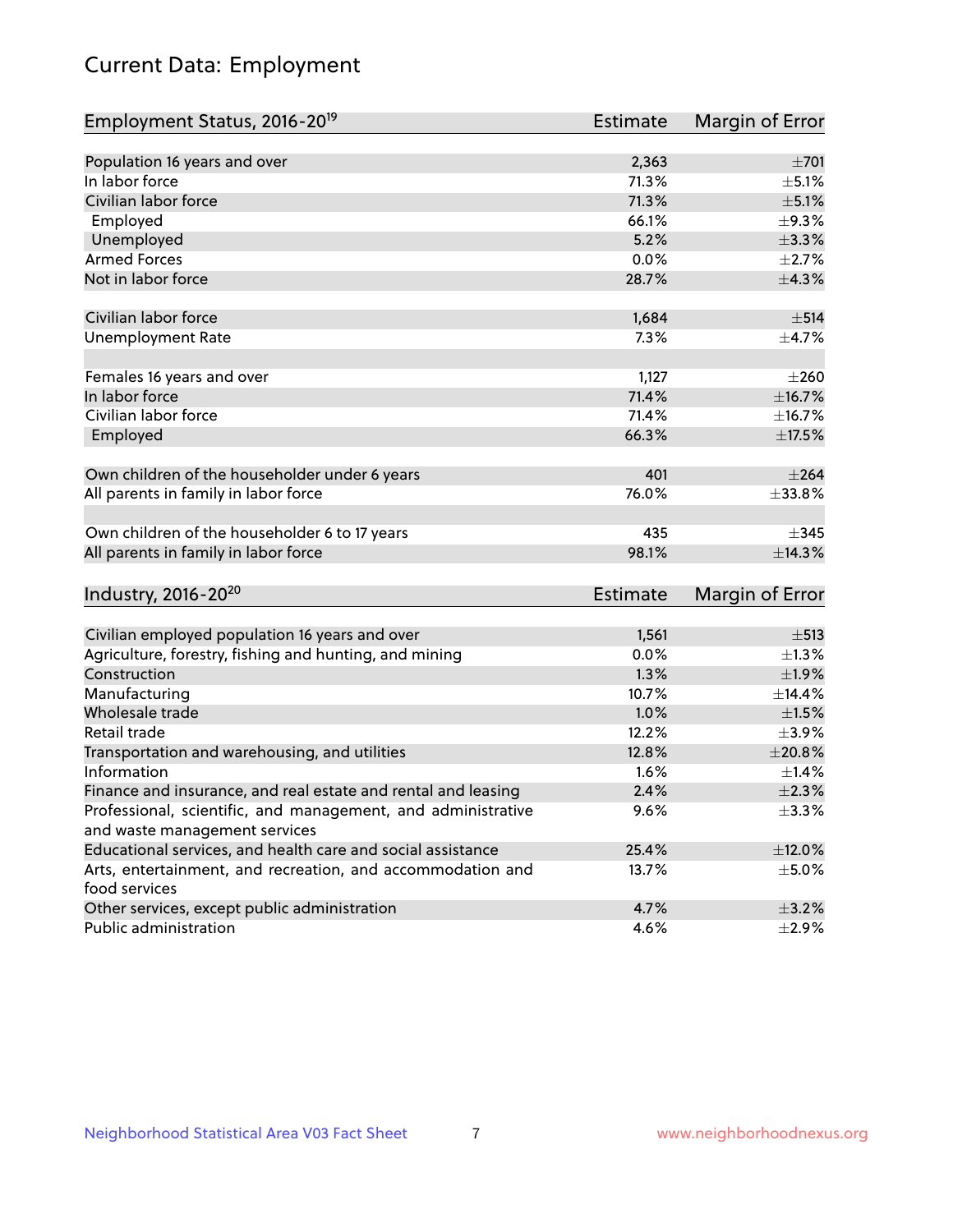# Current Data: Employment, continued...

| Occupation, 2016-20 <sup>21</sup>                                                                       | <b>Estimate</b> | Margin of Error |
|---------------------------------------------------------------------------------------------------------|-----------------|-----------------|
| Civilian employed population 16 years and over                                                          | 1,561           | $\pm$ 513       |
| Management, business, science, and arts occupations                                                     | 31.5%           | $\pm 2.7\%$     |
| Service occupations                                                                                     | 24.6%           | ±11.7%          |
| Sales and office occupations                                                                            | 17.4%           | $\pm 3.5\%$     |
| Natural resources, construction, and maintenance occupations                                            | 1.0%            | $\pm 1.3\%$     |
| Production, transportation, and material moving occupations                                             | 25.5%           | ±24.8%          |
| Class of Worker, 2016-20 <sup>22</sup>                                                                  | Estimate        | Margin of Error |
| Civilian employed population 16 years and over                                                          | 1,561           | $\pm$ 513       |
| Private wage and salary workers                                                                         | 83.6%           | ±16.3%          |
| Government workers                                                                                      | 13.4%           | $\pm$ 4.4%      |
| Self-employed in own not incorporated business workers                                                  | 3.0%            | $\pm 2.6\%$     |
| Unpaid family workers                                                                                   | 0.0%            | $\pm 1.3\%$     |
|                                                                                                         |                 |                 |
| Job Flows, 2019 <sup>23</sup>                                                                           |                 | 2019            |
| Total Jobs in Neighborhood Statistical Area                                                             |                 | 850             |
| Held by residents of Neighborhood Statistical Area                                                      |                 | 0.6%            |
| Held by non-residents of Neighborhood Statistical Area                                                  |                 | 99.4%           |
| Jobs by Industry Sector, 2019 <sup>24</sup>                                                             |                 | 2019            |
| Total Jobs in Neighborhood Statistical Area                                                             |                 | 850             |
| <b>Goods Producing sectors</b>                                                                          |                 | 3.4%            |
| Trade, Transportation, and Utilities sectors                                                            |                 | 7.6%            |
| All Other Services sectors                                                                              |                 | 88.9%           |
| Total Jobs in Neighborhood Statistical<br>held<br>by<br>Area<br>Neighborhood Statistical Area residents |                 | 5               |
| <b>Goods Producing sectors</b>                                                                          |                 | 0.0%            |
| Trade, Transportation, and Utilities sectors                                                            |                 | 20.0%           |
| All Other Services sectors                                                                              |                 | 80.0%           |
| Jobs by Earnings, 2019 <sup>25</sup>                                                                    |                 | 2019            |
| Total Jobs in Neighborhood Statistical Area                                                             |                 | 850             |
| Jobs with earnings \$1250/month or less                                                                 |                 | 14.4%           |
| Jobs with earnings \$1251/month to \$3333/month                                                         |                 | 31.6%           |
| Jobs with earnings greater than \$3333/month                                                            |                 | 54.0%           |
| Neighborhood Statistical<br>Jobs<br>in<br>held<br>by<br>Total<br>Area                                   |                 | 5               |
| Neighborhood Statistical Area residents                                                                 |                 |                 |
| Jobs with earnings \$1250/month or less                                                                 |                 | 20.0%           |
| Jobs with earnings \$1251/month to \$3333/month                                                         |                 | 40.0%           |
| Jobs with earnings greater than \$3333/month                                                            |                 | 40.0%           |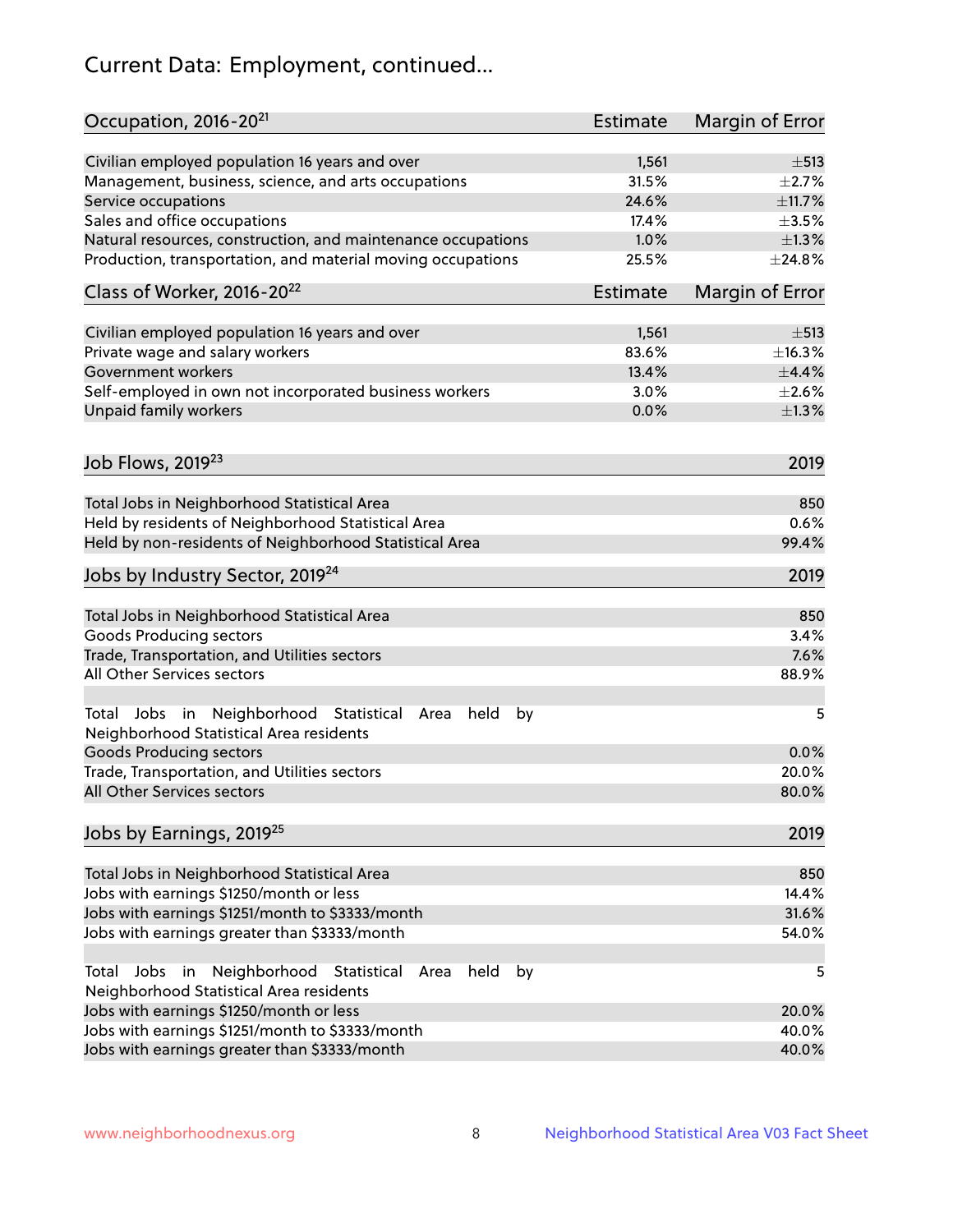# Current Data: Employment, continued...

| Jobs by Age of Worker, 2019 <sup>26</sup>                                                      | 2019  |
|------------------------------------------------------------------------------------------------|-------|
|                                                                                                |       |
| Total Jobs in Neighborhood Statistical Area                                                    | 850   |
| Jobs with workers age 29 or younger                                                            | 19.1% |
| Jobs with workers age 30 to 54                                                                 | 58.4% |
| Jobs with workers age 55 or older                                                              | 22.6% |
|                                                                                                |       |
| Total Jobs in Neighborhood Statistical Area held by<br>Neighborhood Statistical Area residents | 5     |
| Jobs with workers age 29 or younger                                                            | 20.0% |
| Jobs with workers age 30 to 54                                                                 | 60.0% |
| Jobs with workers age 55 or older                                                              | 20.0% |

### Current Data: Education

| School Enrollment, 2016-20 <sup>27</sup>       | <b>Estimate</b> | Margin of Error |
|------------------------------------------------|-----------------|-----------------|
|                                                |                 |                 |
| Population 3 years and over enrolled in school | 818             | $\pm$ 476       |
| Nursery school, preschool                      | 9.8%            | $+4.5%$         |
| Kindergarten                                   | 3.9%            | $\pm$ 4.8%      |
| Elementary school (grades 1-8)                 | 36.1%           | $\pm$ 13.0%     |
| High school (grades 9-12)                      | 19.3%           | ±16.3%          |
| College or graduate school                     | 30.9%           | $\pm$ 7.2%      |

| <b>Estimate</b> | Margin of Error |
|-----------------|-----------------|
|                 |                 |
| 2,059           | $\pm$ 596       |
| 2.3%            | $\pm 2.0\%$     |
| 18.6%           | $\pm$ 13.6%     |
| 30.9%           | $\pm$ 15.7%     |
| 14.4%           | $\pm$ 3.9%      |
| 4.8%            | $\pm$ 3.2%      |
| 20.0%           | $\pm$ 5.3%      |
| $9.0\%$         | $\pm 2.8\%$     |
|                 |                 |
| 79.1%           | $+31.2%$        |
| 29.0%           | $\pm 2.3\%$     |
|                 |                 |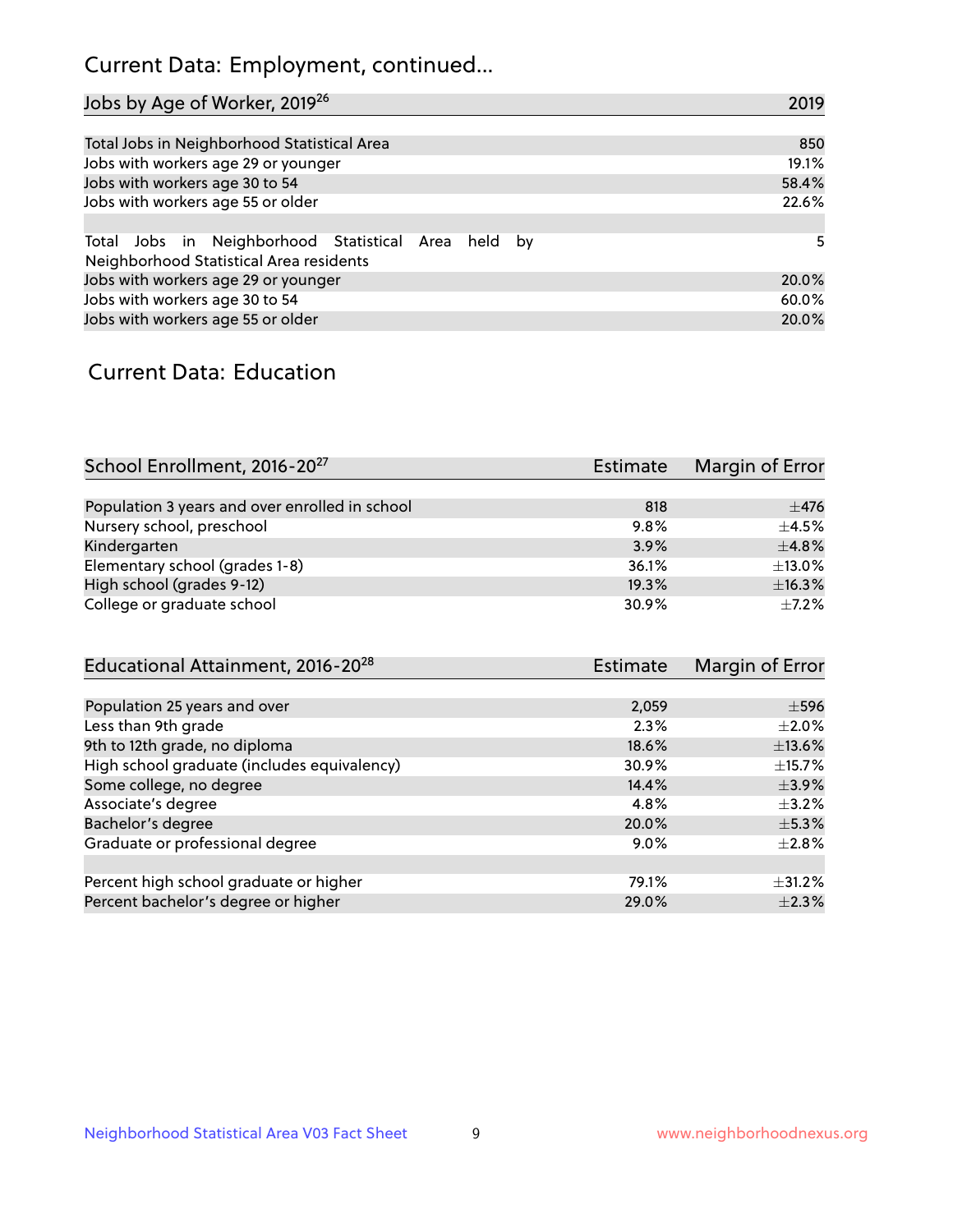# Current Data: Housing

| Households by Type, 2016-20 <sup>29</sup>            | <b>Estimate</b> | Margin of Error |
|------------------------------------------------------|-----------------|-----------------|
|                                                      |                 |                 |
| Total households                                     | 1,215           | $\pm 400$       |
| Family households (families)                         | 44.0%           | ±11.5%          |
| With own children under 18 years                     | 28.1%           | ±14.6%          |
| Married-couple family                                | 12.1%           | ±3.3%           |
| With own children of the householder under 18 years  | 5.5%            | $\pm$ 3.3%      |
| Male householder, no spouse present, family          | 4.3%            | $\pm 2.6\%$     |
| With own children of the householder under 18 years  | 0.3%            | $\pm 1.3\%$     |
| Female householder, no spouse present, family        | 27.6%           | $\pm$ 14.9%     |
| With own children of the householder under 18 years  | 22.3%           | $\pm$ 15.1%     |
| Nonfamily households                                 | 56.0%           | $\pm 23.5\%$    |
| Householder living alone                             | 42.5%           | $\pm 25.6\%$    |
| 65 years and over                                    | 4.0%            | $\pm$ 3.0%      |
|                                                      |                 |                 |
| Households with one or more people under 18 years    | 30.4%           | ±14.8%          |
| Households with one or more people 65 years and over | 8.1%            | $\pm 2.4\%$     |
| Average household size                               | 2.55            | $\pm$ 0.47      |
| Average family size                                  | 3.67            | $\pm$ 0.82      |
|                                                      |                 |                 |
| Housing Occupancy, 2016-20 <sup>30</sup>             | <b>Estimate</b> | Margin of Error |
| Total housing units                                  | 1,438           | $\pm$ 398       |
| Occupied housing units                               | 84.5%           | $\pm$ 15.1%     |
| Vacant housing units                                 | 15.5%           | $\pm$ 3.2%      |
|                                                      |                 |                 |
| Homeowner vacancy rate                               | 4.5             | $\pm$ 6.6       |
| Rental vacancy rate                                  | 8.3             | $+4.4$          |
| Units in Structure, 2016-20 <sup>31</sup>            | Estimate        | Margin of Error |
| Total housing units                                  | 1,438           | $\pm$ 398       |
| 1-unit, detached                                     | 46.6%           | $\pm$ 7.0%      |
|                                                      | 2.0%            | $\pm 2.2\%$     |
| 1-unit, attached                                     |                 |                 |
| 2 units                                              | 5.8%            | $\pm$ 3.4%      |
| 3 or 4 units                                         | 6.6%            | $\pm$ 6.2%      |
| 5 to 9 units                                         | 10.2%           | $\pm$ 5.6%      |
| 10 to 19 units                                       | 18.1%           | ±22.2%          |
| 20 or more units                                     | 9.5%            | $\pm$ 4.2%      |
| Mobile home                                          | 1.3%            | $\pm 2.2\%$     |
| Boat, RV, van, etc.                                  | $0.0\%$         | $\pm 1.0\%$     |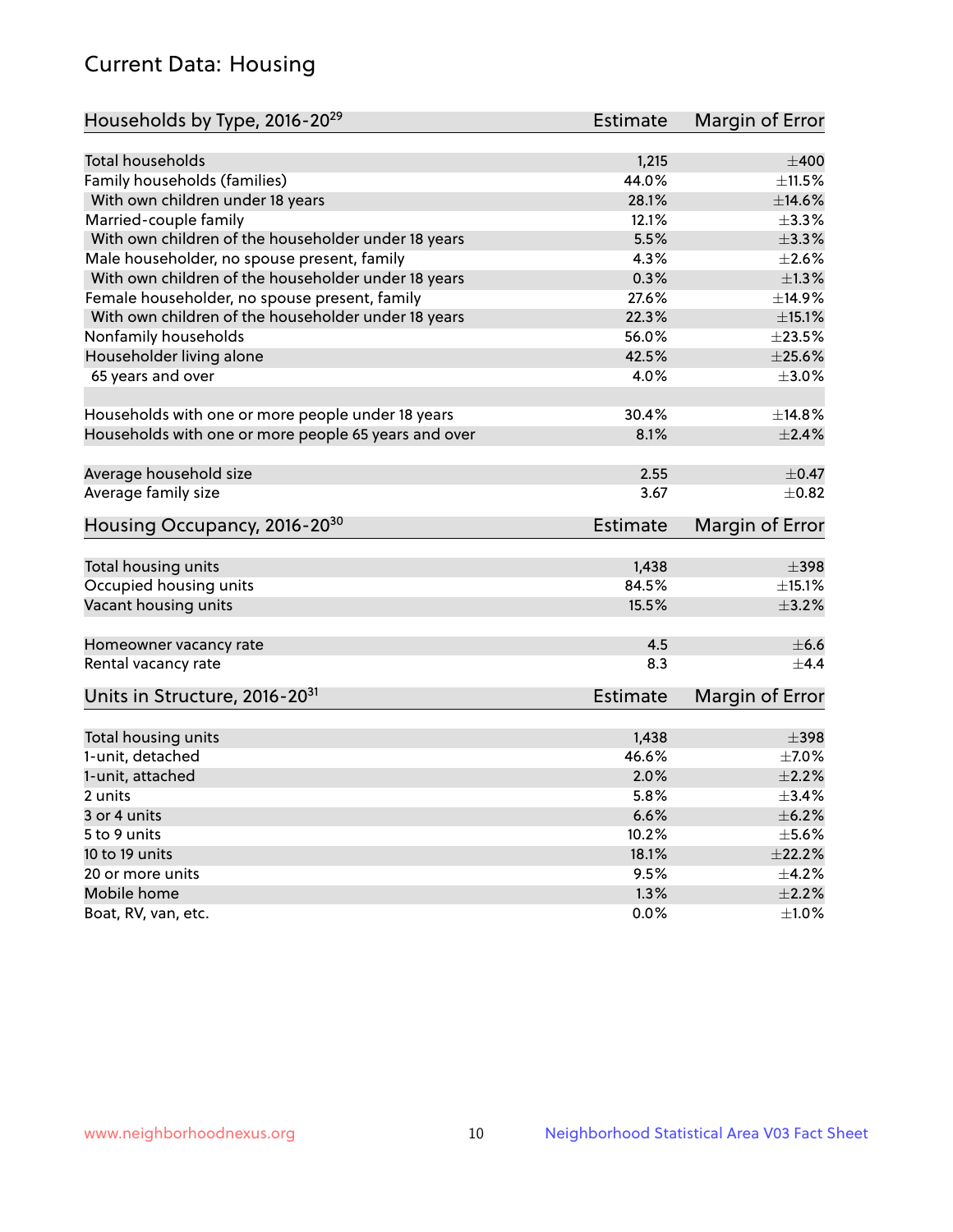# Current Data: Housing, continued...

| Year Structure Built, 2016-20 <sup>32</sup>    | <b>Estimate</b> | Margin of Error |
|------------------------------------------------|-----------------|-----------------|
| Total housing units                            | 1,438           | $\pm$ 398       |
| Built 2014 or later                            | 1.6%            | $\pm 1.7\%$     |
| Built 2010 to 2013                             | 0.5%            | $\pm$ 0.9%      |
| Built 2000 to 2009                             | 25.3%           | ±13.3%          |
| Built 1990 to 1999                             | 11.3%           | ±3.8%           |
| Built 1980 to 1989                             | 7.6%            | $\pm$ 4.4%      |
| Built 1970 to 1979                             | 8.5%            | $\pm$ 3.4%      |
| Built 1960 to 1969                             | 16.2%           | ±23.4%          |
| Built 1950 to 1959                             | 7.9%            | $\pm$ 3.1%      |
| Built 1940 to 1949                             | 6.0%            | $\pm$ 3.1%      |
| Built 1939 or earlier                          | 15.2%           | $\pm 2.7\%$     |
| Housing Tenure, 2016-2033                      | <b>Estimate</b> | Margin of Error |
| Occupied housing units                         | 1,215           | $\pm 400$       |
| Owner-occupied                                 | 27.5%           | ±11.4%          |
| Renter-occupied                                | 72.5%           | ±22.2%          |
|                                                |                 |                 |
| Average household size of owner-occupied unit  | 2.73            | $\pm$ 0.44      |
| Average household size of renter-occupied unit | 2.49            | $\pm$ 0.68      |
| Residence 1 Year Ago, 2016-20 <sup>34</sup>    | <b>Estimate</b> | Margin of Error |
| Population 1 year and over                     | 3,029           | $\pm$ 994       |
| Same house                                     | 80.3%           | $\pm$ 37.0%     |
| Different house in the U.S.                    | 19.7%           | $\pm$ 8.6%      |
| Same county                                    | 12.6%           | $\pm$ 9.0%      |
| Different county                               | 7.1%            | $\pm$ 3.7%      |
| Same state                                     | 3.8%            | $\pm 2.8\%$     |
| Different state                                | 3.3%            | $\pm 2.9\%$     |
| Abroad                                         | 0.0%            | $\pm$ 0.5%      |
| Value of Housing Unit, 2016-20 <sup>35</sup>   | <b>Estimate</b> | Margin of Error |
|                                                |                 |                 |
| Owner-occupied units                           | 334             | $\pm$ 85        |
| Less than \$50,000                             | 9.4%            | $\pm$ 15.4%     |
| \$50,000 to \$99,999                           | 3.7%            | $\pm 10.1\%$    |
| \$100,000 to \$149,999                         | 4.8%            | $\pm$ 5.4%      |
| \$150,000 to \$199,999                         | 16.5%           | $\pm$ 9.3%      |
| \$200,000 to \$299,999                         | 17.4%           | ±10.4%          |
| \$300,000 to \$499,999                         | 36.3%           | $\pm$ 16.6%     |
| \$500,000 to \$999,999                         | 10.3%           | $\pm$ 8.2%      |
| \$1,000,000 or more                            | 1.4%            | $\pm$ 7.2%      |
| Mortgage Status, 2016-20 <sup>36</sup>         | <b>Estimate</b> | Margin of Error |
|                                                |                 |                 |
| Owner-occupied units                           | 334             | $\pm$ 85        |
| Housing units with a mortgage                  | 68.3%           | ±14.8%          |
| Housing units without a mortgage               | 31.7%           | ±13.1%          |

Neighborhood Statistical Area V03 Fact Sheet 11 11 www.neighborhoodnexus.org

Housing units without a mortgage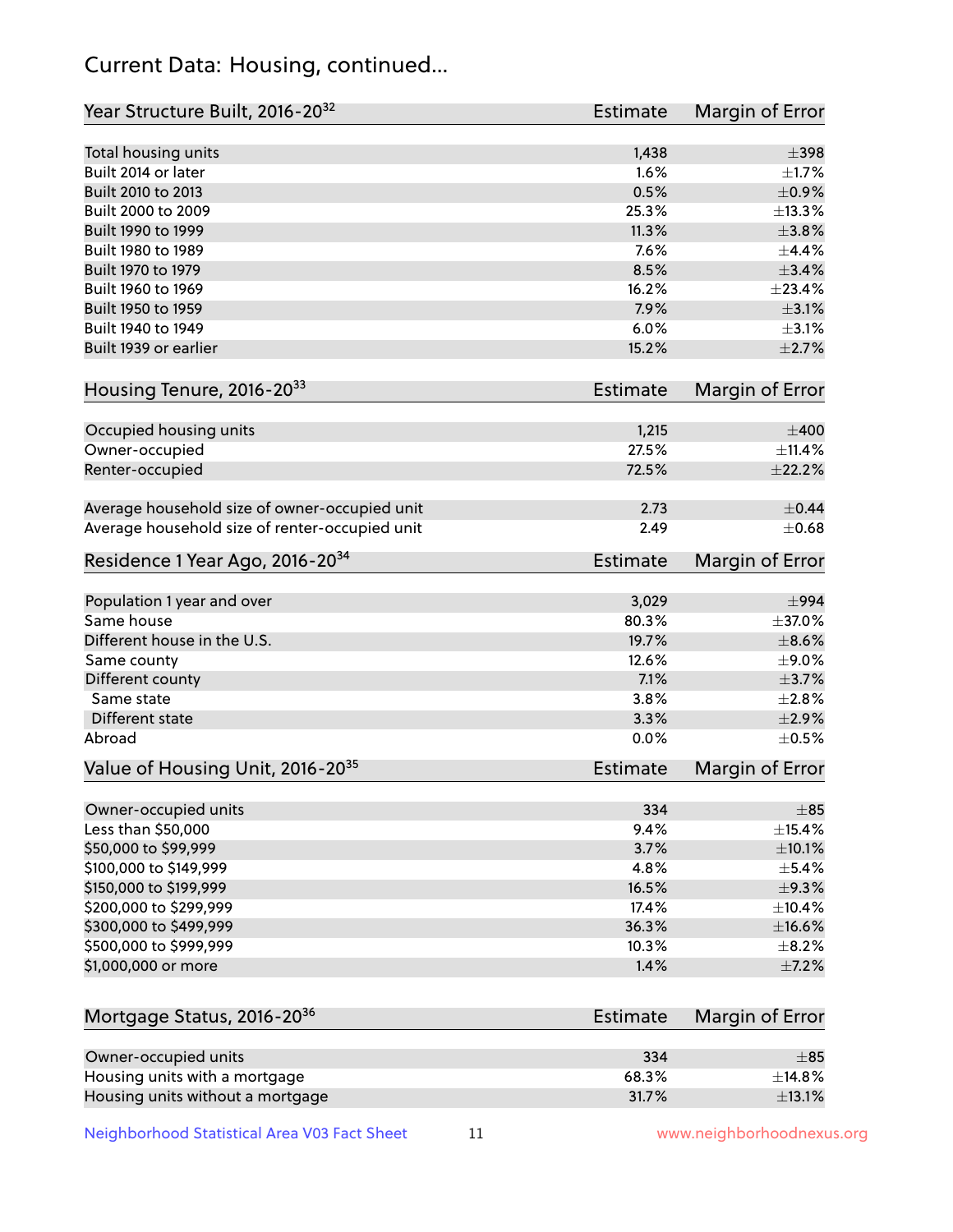# Current Data: Housing, continued...

| Selected Monthly Owner Costs, 2016-20 <sup>37</sup> | Estimate | Margin of Error |
|-----------------------------------------------------|----------|-----------------|
|                                                     |          |                 |
| Housing units with a mortgage                       | 228      | $\pm$ 76        |
| Less than \$300                                     | 0.0%     | $\pm$ 8.7%      |
| \$300 to \$499                                      | 0.0%     | $\pm$ 8.7%      |
| \$500 to \$999                                      | 17.4%    | $\pm$ 12.7%     |
| \$1,000 to \$1,499                                  | 19.7%    | ±11.7%          |
| \$1,500 to \$1,999                                  | 32.7%    | ±13.9%          |
| \$2,000 to \$2,999                                  | 25.4%    | ±22.4%          |
| \$3,000 or more                                     | 4.9%     | $\pm$ 9.7%      |
|                                                     |          |                 |
| Median (dollars)                                    | \$1,698  | $\pm$ 188       |
|                                                     |          |                 |
| Housing units without a mortgage                    | 106      | $\pm 51$        |
| Less than \$150                                     | 0.0%     | ±18.8%          |
| \$150 to \$249                                      | $7.0\%$  | $\pm$ 17.3%     |
| \$250 to \$349                                      | 11.4%    | ±21.2%          |
| \$350 to \$499                                      | 36.9%    | ±33.8%          |
| \$500 to \$699                                      | 24.8%    | $\pm 21.0\%$    |
| \$700 or more                                       | 19.9%    | ±41.7%          |
|                                                     |          |                 |
| Median (dollars)                                    | \$462    | $\pm$ 93        |

| Selected Monthly Owner Costs as a Percentage of | <b>Estimate</b> | Margin of Error |
|-------------------------------------------------|-----------------|-----------------|
| Household Income, 2016-20 <sup>38</sup>         |                 |                 |
|                                                 |                 |                 |
| Housing units with a mortgage <sup>39</sup>     | 223             | $\pm$ 84        |
| Less than 20.0 percent                          | 54.5%           | $\pm$ 15.1%     |
| 20.0 to 24.9 percent                            | 9.1%            | $\pm$ 8.3%      |
| 25.0 to 29.9 percent                            | 11.3%           | $\pm$ 10.0%     |
| 30.0 to 34.9 percent                            | 3.0%            | $\pm$ 5.3%      |
| 35.0 percent or more                            | 22.1%           | $\pm 21.8\%$    |
|                                                 |                 |                 |
| Housing units without a mortgage <sup>40</sup>  | 101             | $\pm 60$        |
| Less than 10.0 percent                          | 34.6%           | ±28.9%          |
| 10.0 to 14.9 percent                            | 26.6%           | $\pm 21.2\%$    |
| 15.0 to 19.9 percent                            | 5.8%            | ±11.4%          |
| 20.0 to 24.9 percent                            | 0.1%            | $\pm$ 13.9%     |
| 25.0 to 29.9 percent                            | 10.3%           | ±12.4%          |
| 30.0 to 34.9 percent                            | $7.1\%$         | $\pm$ 13.2%     |
| 35.0 percent or more                            | 15.6%           | $\pm$ 27.8%     |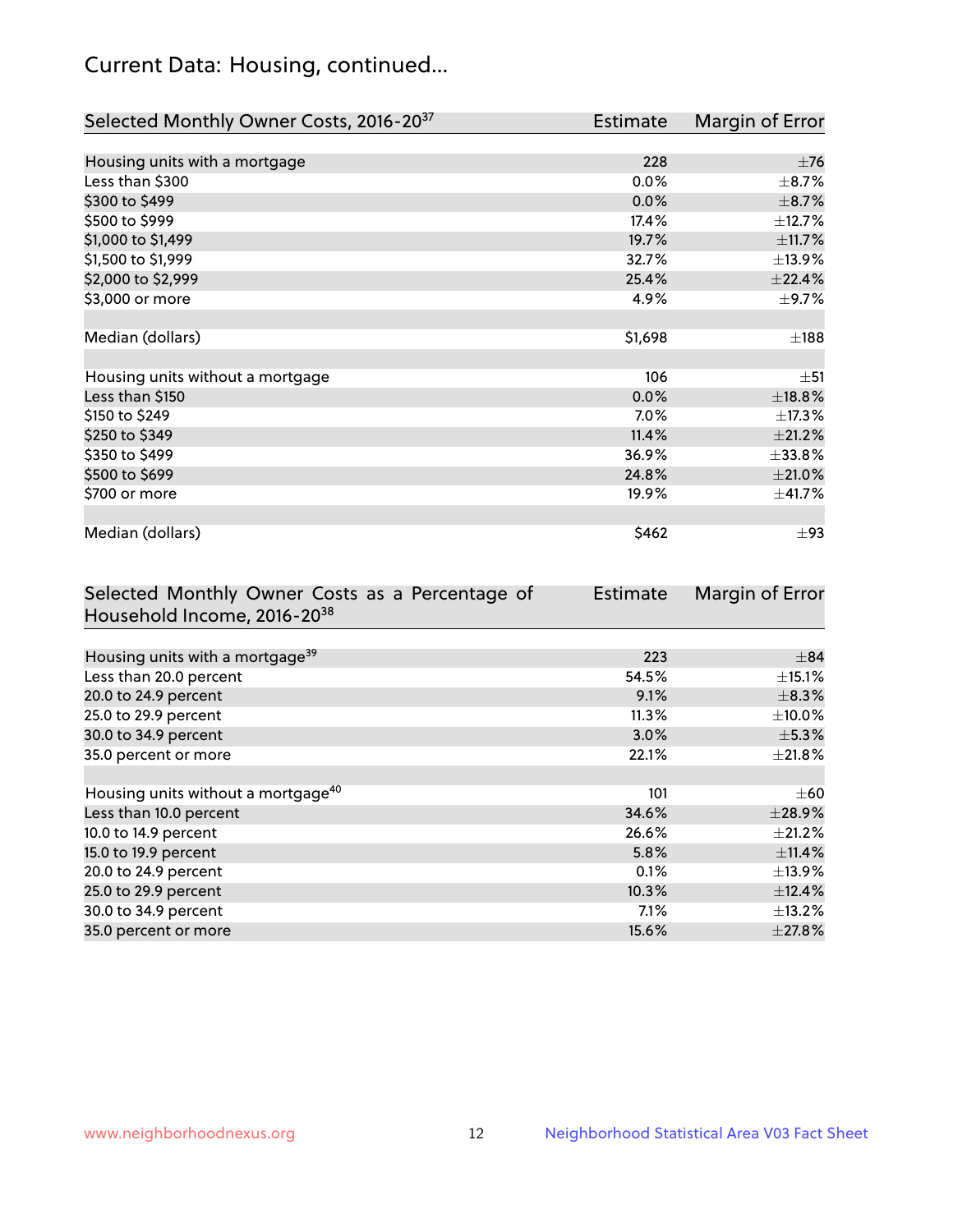# Current Data: Housing, continued...

| Gross Rent, 2016-20 <sup>41</sup>               | <b>Estimate</b> | Margin of Error |
|-------------------------------------------------|-----------------|-----------------|
|                                                 |                 |                 |
| Occupied units paying rent                      | 838             | $\pm$ 392       |
| Less than \$200                                 | 1.5%            | $\pm$ 3.7%      |
| \$200 to \$499                                  | 15.1%           | $\pm$ 5.1%      |
| \$500 to \$749                                  | 39.5%           | ±42.3%          |
| \$750 to \$999                                  | 19.8%           | $\pm$ 6.4%      |
| \$1,000 to \$1,499                              | 13.9%           | $\pm$ 6.2%      |
| \$1,500 to \$1,999                              | 8.5%            | $\pm 3.5\%$     |
| \$2,000 or more                                 | 1.7%            | $\pm 3.5\%$     |
| Median (dollars)                                | \$664           | $\pm$ 88        |
|                                                 |                 |                 |
| No rent paid                                    | 43              | $\pm$ 37        |
|                                                 |                 |                 |
| Gross Rent as a Percentage of Household Income, | <b>Estimate</b> | Margin of Error |
| $2016 - 20^{42}$                                |                 |                 |
|                                                 |                 |                 |
| Occupied units paying rent <sup>43</sup>        | 816             | ±414            |
| Less than 15.0 percent                          | 5.7%            | ±4.3%           |
| 15.0 to 19.9 percent                            | 11.3%           | $\pm$ 4.7%      |
| 20.0 to 24.9 percent                            | 15.4%           | $\pm 21.5\%$    |
| 25.0 to 29.9 percent                            | 8.6%            | $\pm$ 4.9%      |
| 30.0 to 34.9 percent                            | 8.6%            | $\pm$ 4.9%      |
| 35.0 percent or more                            | 50.3%           | $\pm$ 35.0%     |

# Current Data: Transportation

| Commuting to Work, 2016-20 <sup>44</sup>  | Estimate | Margin of Error |
|-------------------------------------------|----------|-----------------|
|                                           |          |                 |
| Workers 16 years and over                 | 1,409    | $\pm 495$       |
| Car, truck, or van - drove alone          | 66.6%    | ±32.8%          |
| Car, truck, or van - carpooled            | 3.9%     | ±3.4%           |
| Public transportation (excluding taxicab) | $10.0\%$ | $\pm$ 5.0%      |
| Walked                                    | 2.0%     | $\pm1.8\%$      |
| Other means                               | 3.6%     | $+2.7%$         |
| Worked at home                            | 13.9%    | $\pm$ 13.5%     |
|                                           |          |                 |
| Mean travel time to work (minutes)        | 26.6     | $\pm$ 9.9       |

| Access to a Vehicle, 2016-20 <sup>45</sup> | <b>Estimate</b> | Margin of Error |
|--------------------------------------------|-----------------|-----------------|
|                                            |                 |                 |
| Occupied housing units                     | 1,215           | $\pm 400$       |
| No vehicles available                      | 23.1%           | $+5.8%$         |
| 1 vehicle available                        | 48.9%           | ±27.8%          |
| 2 vehicles available                       | 18.3%           | $+2.5%$         |
| 3 or more vehicles available               | 9.8%            | $+3.9%$         |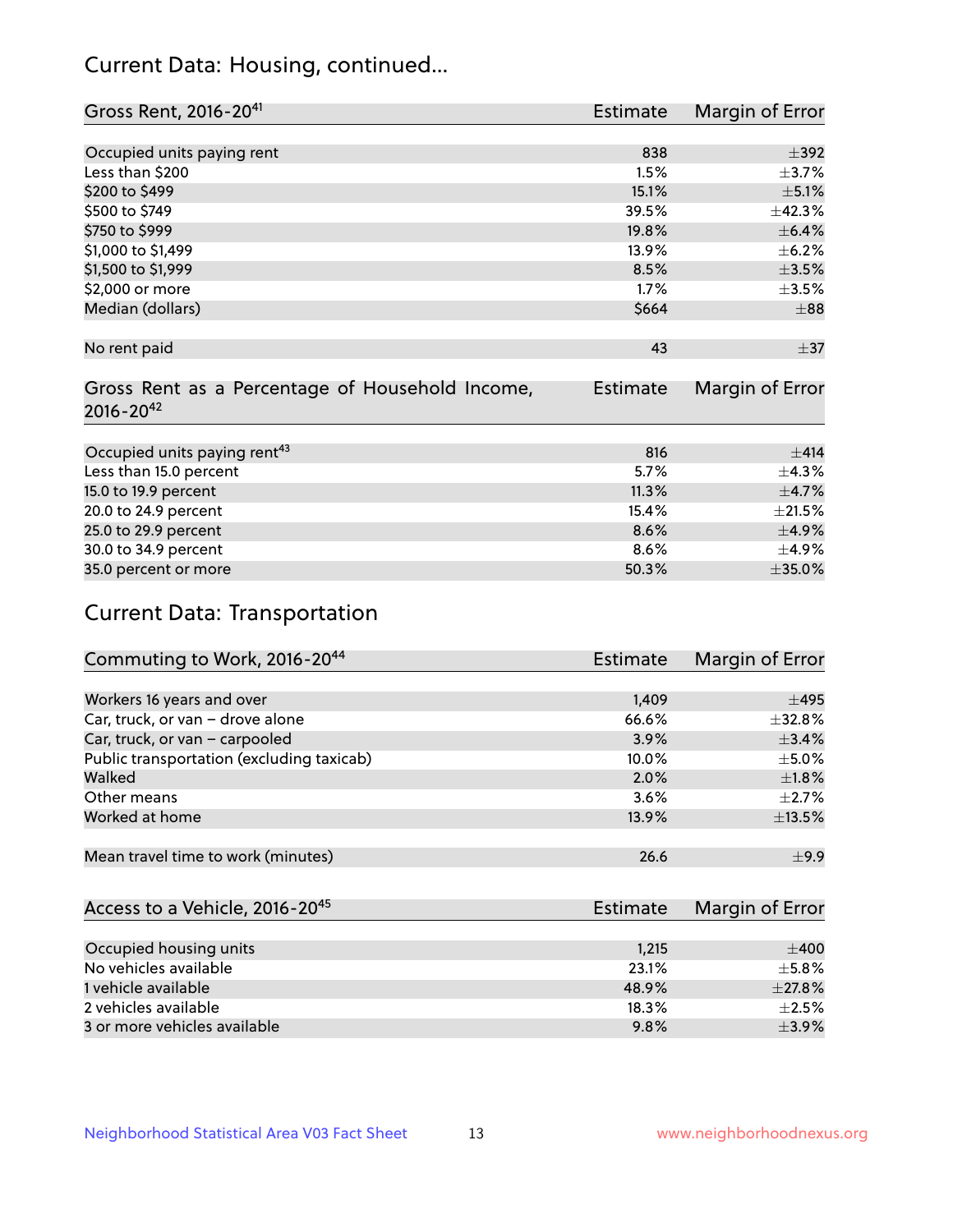# Current Data: Health

| Health Insurance coverage, 2016-2046                    | <b>Estimate</b> | Margin of Error |
|---------------------------------------------------------|-----------------|-----------------|
|                                                         |                 |                 |
| Civilian Noninstitutionalized Population                | 3,179           | $\pm$ 1,174     |
| With health insurance coverage                          | 83.2%           | $\pm$ 39.0%     |
| With private health insurance coverage                  | 47.1%           | ±20.7%          |
| With public health coverage                             | 38.8%           | $\pm$ 12.5%     |
| No health insurance coverage                            | 16.8%           | $\pm$ 10.5%     |
| Civilian Noninstitutionalized Population Under 19 years | 890             | $\pm 890$       |
| No health insurance coverage                            | 0.0%            | $\pm 2.2\%$     |
|                                                         |                 |                 |
| Civilian Noninstitutionalized Population 19 to 64 years | 2,162           | $\pm 706$       |
| In labor force:                                         | 1,675           | $\pm$ 585       |
| Employed:                                               | 1,552           | $\pm$ 588       |
| With health insurance coverage                          | 80.5%           | $\pm$ 5.1%      |
| With private health insurance coverage                  | 68.9%           | ±33.2%          |
| With public coverage                                    | 12.7%           | ±12.0%          |
| No health insurance coverage                            | 19.5%           | $\pm 21.1\%$    |
|                                                         |                 |                 |
| Unemployed:                                             | 123             | $\pm$ 588       |
| With health insurance coverage                          | 38.2%           | $\pm 20.1\%$    |
| With private health insurance coverage                  | 12.9%           | ±12.7%          |
| With public coverage                                    | 25.3%           | ±22.9%          |
| No health insurance coverage                            | 61.8%           | ±31.2%          |
|                                                         |                 |                 |
| Not in labor force:                                     | 487             | $\pm 219$       |
| With health insurance coverage                          | 68.2%           | $\pm$ 4.4%      |
| With private health insurance coverage                  | 22.9%           | ±11.3%          |
| With public coverage                                    | 48.2%           | ±18.9%          |
| No health insurance coverage                            | 31.8%           | ±26.4%          |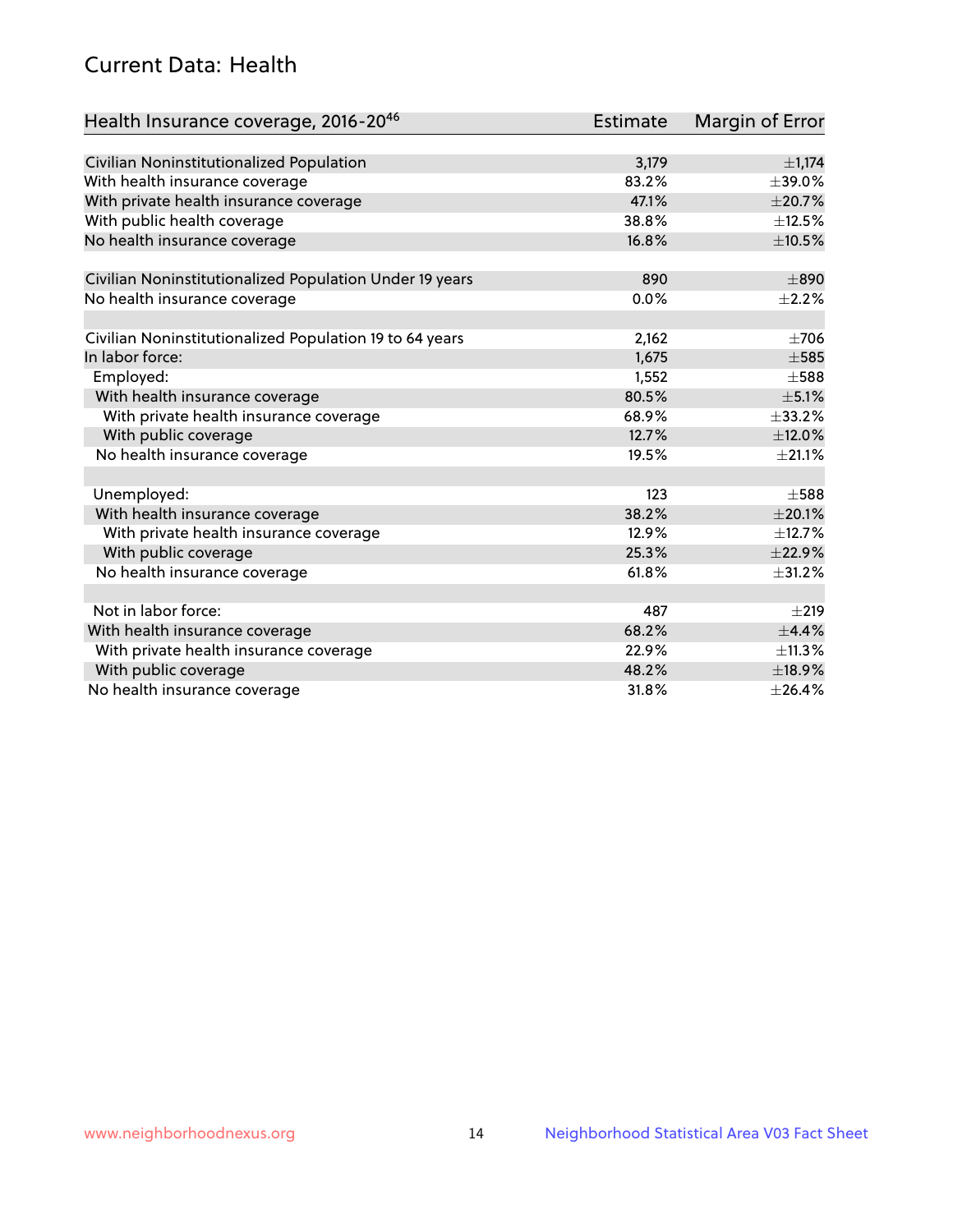#### Notes:

- 1. Source: U.S. Census Bureau, Decennial Census 2000, SF1 tables P8, P12; American Community Survey, tables B01001, B03002
- 2. This category includes Pacific Islanders, Native Americans and Alaska Natives, people who identify as some other race, and those who identify as bi/multi racial.
- 3. Source: U.S. Census Bureau, Decennial Census 2000, SF1 tables P15, P16, P18, P19; American Community Survey, tables B11001, B11005, B11003
- 4. Source: U.S. Census Bureau, Decennial Census 2000, SF3 table P37; American Community Survey, table B15002
- 5. Source: U.S. Census Bureau, Longitudinal Employer-Household Dynamics Residential Area Characteristics, Table JT01 (Primary Jobs); Workplace Area Characteristics, Table JT00 (All Jobs)
- 6. Source: U.S. Census Bureau, Decennial Census 2000, SF3 tables P52, P87; American Community Survey, tables B19001, B17001
- 7. Source: U.S. Census Bureau, Decennial Census 2000, SF1 tables H3, H4; American Community Survey, tables B25002, B25009
- 8. Source: U.S. Census Bureau, Decennial Census 2000, SF3 table H44; American Community Survey, tables B25044
- 9. Source: Atlanta Police Department, COBRA; U.S. Census Bureau, American Community Survey, table B01001
- 10. Source: U.S. Census Bureau, American Community Survey, table B01001
- 11. Source: U.S. Census Bureau, American Community Survey, table B03002
- 12. Source: U.S. Census Bureau, American Community Survey, table B05002
- 13. Source: U.S. Census Bureau, American Community Survey, table B05003
- 14. Source: U.S. Census Bureau, American Community Survey, tables B19001, B19025, B19051, B19061, B19055, B19065, B19059, B19069, B19056, B19066, B19057, B19067, B22001, B19101, B19127
- 15. Source: U.S. Census Bureau, American Community Survey, tables B19201, B19214, B20017, B19313
- 16. Source: U.S. Census Bureau, American Community Survey, table B17010
- 17. Source: U.S. Census Bureau, American Community Survey, tables B17001, B17006, B17021, B17007. Table totals may be lower than the total population, as they are based on the population for whom poverty status is determined.
- 18. Source: U.S. Census Bureau, American Community Survey, B17001H, B17001B, B17001D, B17001I. Table totals may be lower than the total population, as they are based on the population for whom poverty status is determined.
- 19. Source: U.S. Census Bureau, American Community Survey, tables B23001, B23008
- 20. Source: U.S. Census Bureau, American Community Survey, table C24030
- 21. Source: U.S. Census Bureau, American Community Survey, table C24010
- 22. Source: U.S. Census Bureau, American Community Survey, table B24080
- 23. Source: U.S. Census Bureau, Longitudinal Employer-Household Dynamics Origin-Destination Data, Tables JT00 Main and JT00 Aux
- 24. Source: U.S. Census Bureau, Longitudinal Employer-Household Dynamics Origin-Destination Data, Tables JT00 Main and JT00 Aux
- 25. Source: U.S. Census Bureau, Longitudinal Employer-Household Dynamics Origin-Destination Data, Tables JT00 Main and JT00 Aux
- 26. Source: U.S. Census Bureau, Longitudinal Employer-Household Dynamics Origin-Destination Data, Tables JT00 Main and JT00 Aux
- 27. Source: U.S. Census Bureau, American Community Survey, table B14001
- 28. Source: U.S. Census Bureau, American Community Survey, table B15002
- 29. Source: U.S. Census Bureau, American Community Survey, tables B11001, B11003, B11007, B11005, B09019
- 30. Source: U.S. Census Bureau, American Community Survey, tables B25002, B25003, B25004
- 31. Source: U.S. Census Bureau, American Community Survey, table B25024
- 32. Source: U.S. Census Bureau, American Community Survey, table B25034
- 33. Source: U.S. Census Bureau, American Community Survey, tables B25009, B25008, B25003
- 34. Source: U.S. Census Bureau, American Community Survey, table B07003
- 35. Source: U.S. Census Bureau, American Community Survey, table B25075. This value is self-reported and may differ from home values as determined by the County Tax Assessor.
- 36. Source: U.S. Census Bureau, American Community Survey, table B25081
- 37. Source: U.S. Census Bureau, American Community Survey, table B25087
- 38. Source: U.S. Census Bureau, American Community Survey, table B25091
- 39. Excludes units where Selected Monthly Owner Costs as a Percentage of Income cannot be computed.
- 40. Excludes units where Selected Monthly Owner Costs as a Percentage of Income cannot be computed.
- 41. Source: U.S. Census Bureau, American Community Survey, table B25063
- 42. Source: U.S. Census Bureau, American Community Survey, table B25070
- 43. Excludes units where Gross Rent as a Percentage of Income cannot be computed.
- 44. Source: U.S. Census Bureau, American Community Survey, tables B08101, B08013
- 45. Source: U.S. Census Bureau, American Community Survey, table B25044
- 46. Source: U.S. Census Bureau, American Community Survey, tables B18135, B27011

The dagger (†) symbol denotes values that cannot be computed.